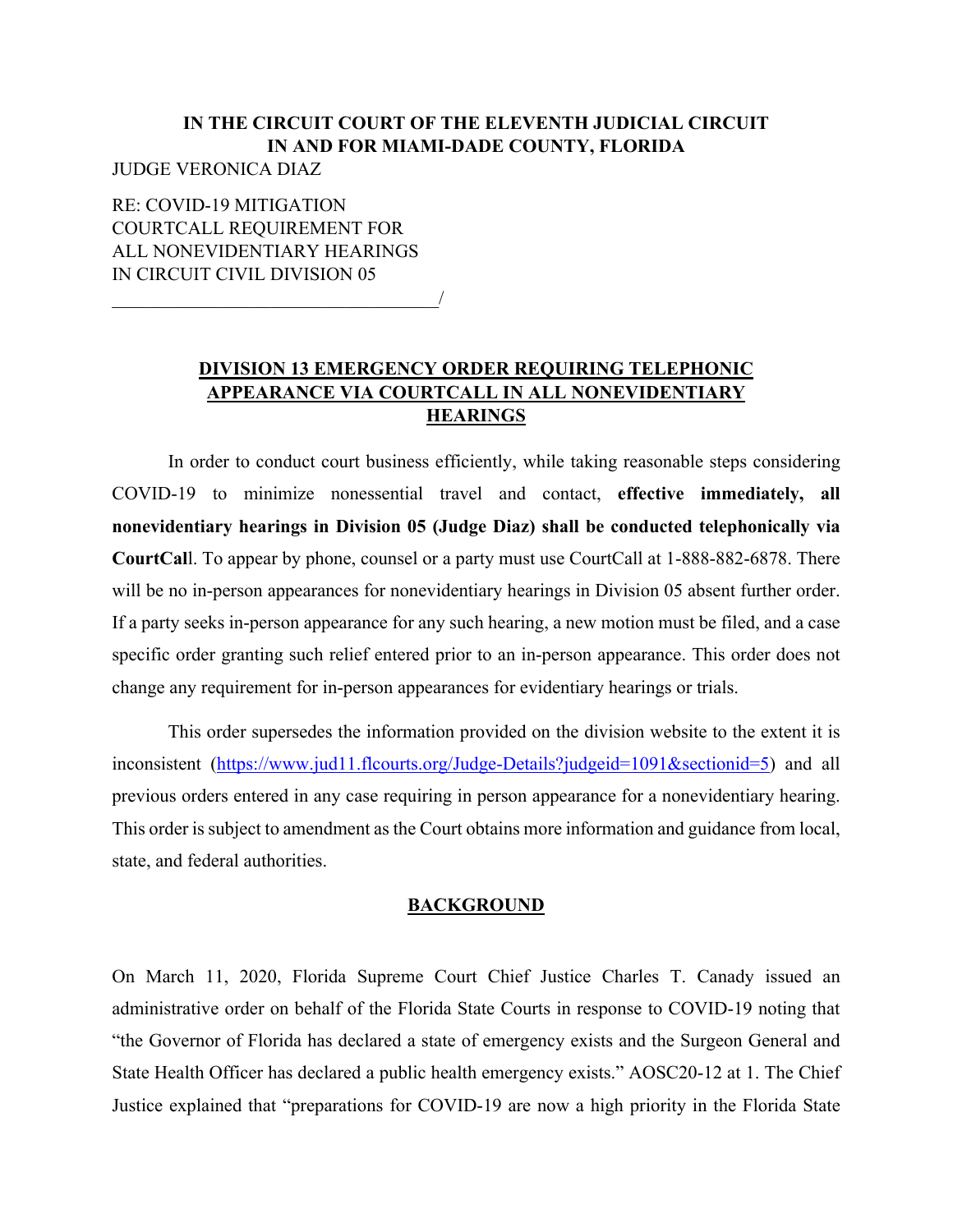Courts System" and ordered that measures be put in place "with the policy of mitigating the impact of COVID-19 while keeping the courts open to the fullest extent consistent with public safety." *Id*. at 2. Such measures include the "use of technology, electronic documents, electronic communications, and other electronic means of conducting court business to mitigate the spread of COVID-19, to the extent consistent with law." *Id*. at 3. Accordingly, in conformity with the administrative order and this Court's inherent authority to manage its docket, and in line with federal, state, and local public health advisories and orders, this division shall implement procedures that utilize available technology to preserve access to courts and conduct court business while mitigating the spread of COVID-19.

Now, more than ever, the Court encourages open communication, creativity, planning, professionalism, understanding, and agreement where appropriate. Communicating in advance, narrowing issues, and submitting agreed orders via CourtMap where possible is cost-effective and saves time. In addition, some evidentiary hearings not subject to this order may nonetheless be conducive to telephonic appearances or other technological solutions (if agreed to by all parties) for some, or all, of the parties or witnesses.

For a contested issue, anything that is to be reviewed should be docketed sufficiently in advance of the hearing that it appears on the electronic docket. In specific circumstances, an email to the judicial assistant copying all parties submitted prior to the hearing may contain supporting material that need not otherwise be docketed or is yet to show on the docket.

Most importantly, this order seeks to provide a common-sense approach that puts health first and mitigates risk while staying open for court business. In addition to the requirement of telephonic appearances for nonevidentiary hearings as explained herein, your heath and your duty to the collective well-being of the community always come first. **Regardless of the type of hearing, do not come to court if you think you have been exposed to COVID-19, have traveled to an area with widespread or ongoing community spread of COVID-19, or you are or have been sick or exhibiting fever, cough, shortness of breath, or any other possible indication of infection as described by your health care professional or relevant local, state, or federal officials**. In these circumstances, immediately contact a health care professional if you have not done so. Then, as appropriate, and with as much advance notice as possible, contact opposing counsel/parties and chambers to reset or reschedule the matter.